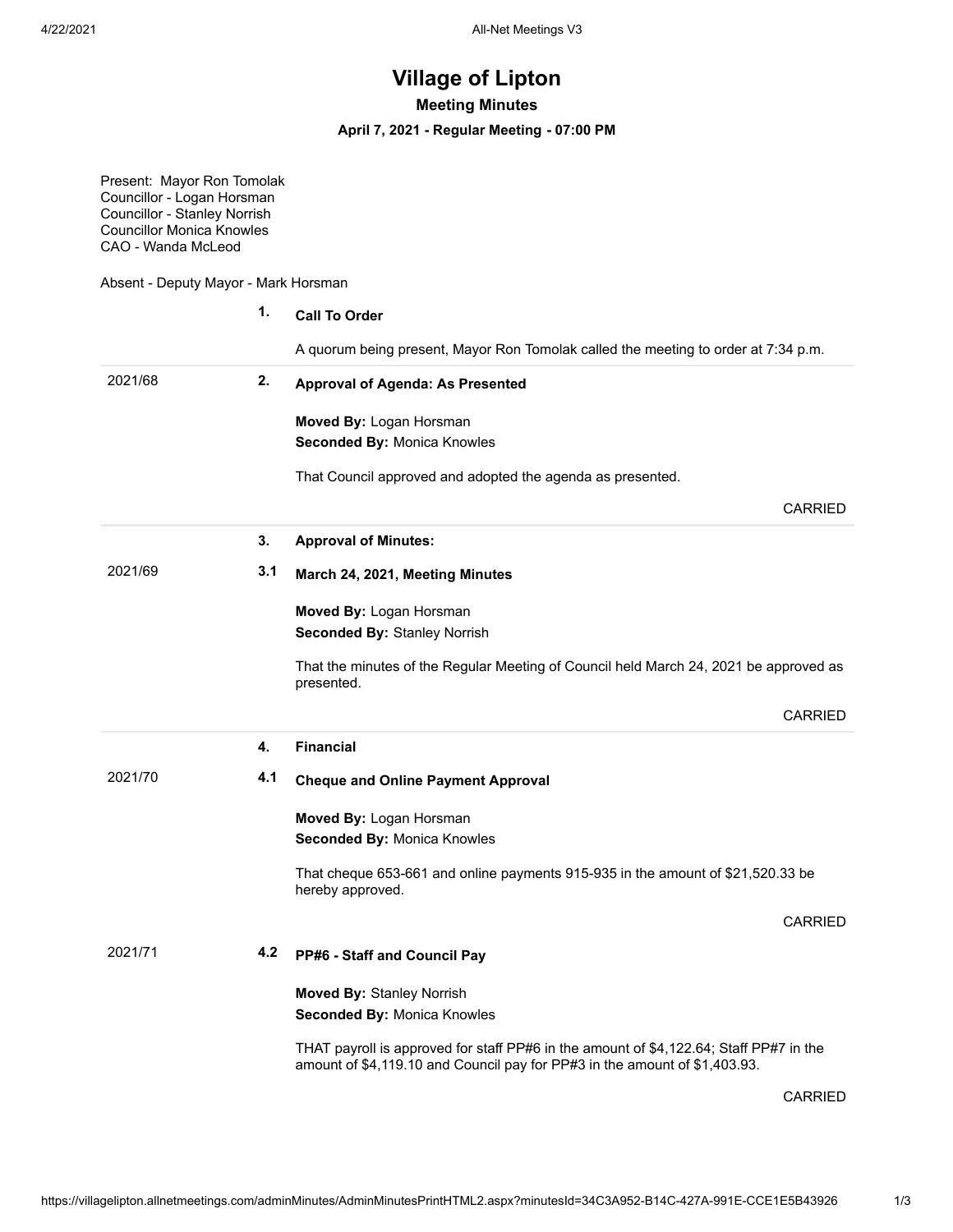| 2021/72 | 4.3 | <b>Bank reconciliations</b>                                                                                                                                                                                       |                |
|---------|-----|-------------------------------------------------------------------------------------------------------------------------------------------------------------------------------------------------------------------|----------------|
|         |     | <b>Moved By: Monica Knowles</b><br><b>Seconded By: Stanley Norrish</b>                                                                                                                                            |                |
|         |     | THAT Council approves and accepts as presented the bank reconciliations for the<br>Conexus Credit Union General and Reserve accounts and the CIBC General and<br>Reserve accounts for the month of February 2021. |                |
|         |     |                                                                                                                                                                                                                   | <b>CARRIED</b> |
| 2021/73 | 5.  | <b>Reports: Approve Reports</b>                                                                                                                                                                                   |                |
|         |     | Moved By: Logan Horsman<br><b>Seconded By: Stanley Norrish</b>                                                                                                                                                    |                |
|         |     | That Council accept the verbal reports of the Mayor, Councilors and CAO.                                                                                                                                          |                |
|         |     |                                                                                                                                                                                                                   | <b>CARRIED</b> |
|         | 6.  | <b>Old Business:</b>                                                                                                                                                                                              |                |
|         | 6.1 | <b>FD Financials</b>                                                                                                                                                                                              |                |
|         | 7.  | <b>New Business</b>                                                                                                                                                                                               |                |
|         | 7.1 | Senior group financials                                                                                                                                                                                           |                |
|         | 7.2 | Lease Agreement - RCS Repair                                                                                                                                                                                      |                |
| 2021/74 | 7.3 | Zoom access                                                                                                                                                                                                       |                |
|         |     | <b>Moved By: Monica Knowles</b><br><b>Seconded By: Stanley Norrish</b>                                                                                                                                            |                |
|         |     | THAT we subscribe to Zoom for Council meetings for one year at a cost of \$200.00.                                                                                                                                |                |
|         |     |                                                                                                                                                                                                                   | <b>CARRIED</b> |
| 2021/75 | 8.  | Correspondence:                                                                                                                                                                                                   |                |
|         |     | Moved By: Logan Horsman                                                                                                                                                                                           |                |
|         |     | Seconded By: Monica Knowles                                                                                                                                                                                       |                |
|         |     | That all correspondence be filed as provided.                                                                                                                                                                     |                |
|         |     |                                                                                                                                                                                                                   | <b>CARRIED</b> |
|         | 8.1 | <b>RCMP - weekly reports</b>                                                                                                                                                                                      |                |
| 2021/76 |     | 8.1.1 Delcowater - quotes                                                                                                                                                                                         |                |
|         |     | <b>Moved By: Stanley Norrish</b>                                                                                                                                                                                  |                |
|         |     | Seconded By: Monica Knowles                                                                                                                                                                                       |                |
|         |     | THAT we accept the Delco 2021-2023 Extended Service and support in the amount of<br>\$21,344.80 plus taces payable 50% upon acceptance of agreement and 50% due in<br>2022 one year after acceptance.             |                |
|         |     |                                                                                                                                                                                                                   | <b>CARRIED</b> |

https://villagelipton.allnetmeetings.com/adminMinutes/AdminMinutesPrintHTML2.aspx?minutesId=34C3A952-B14C-427A-991E-CCE1E5B43926 2/3